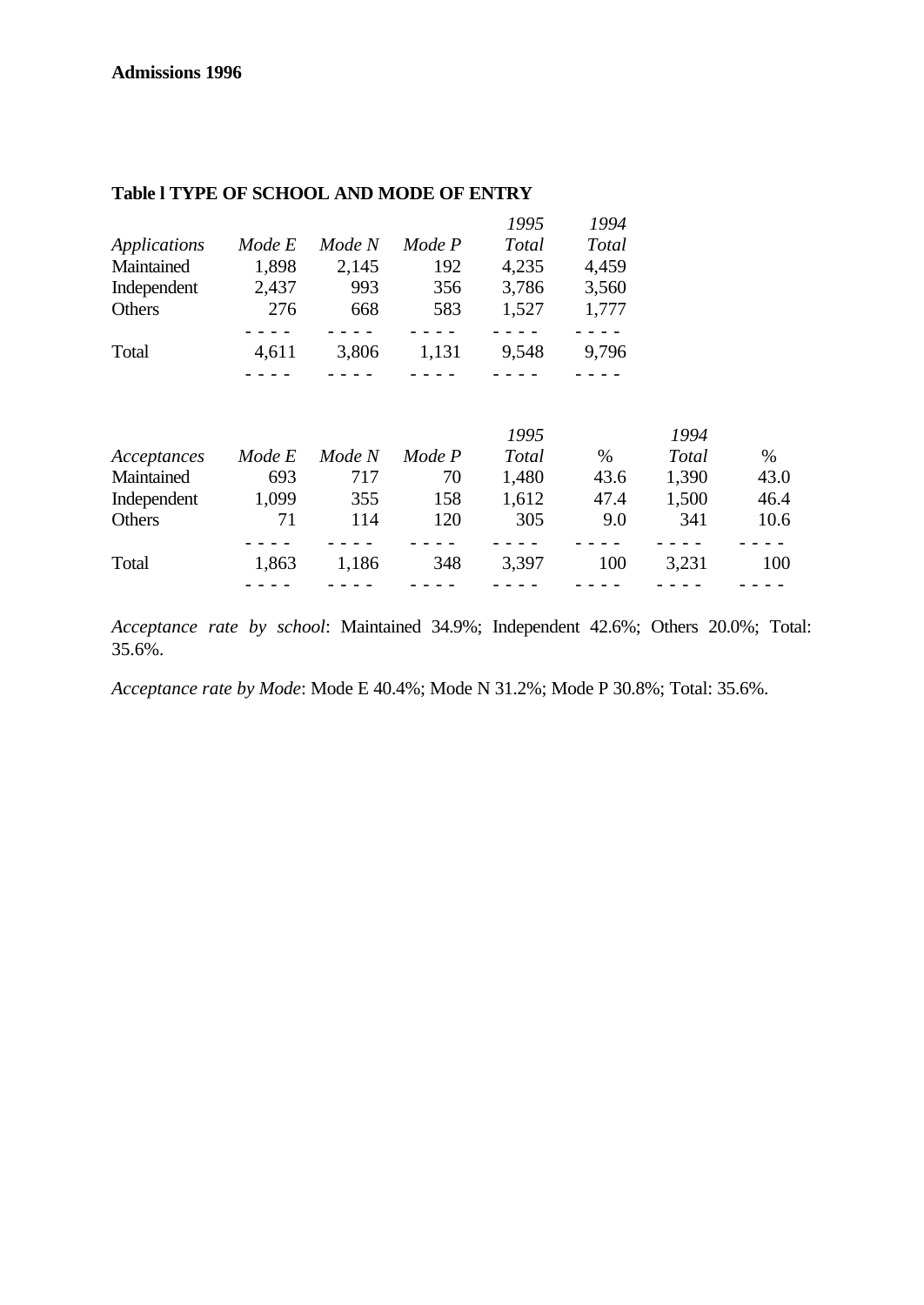# **Table 2 NUMBER AND PERCENTAGE OF APPLICATIONS AND ACCEPTANCES OF CANDIDATES BY REGION OF DOMICILE**

|                                 |              |      |             |      | Total No. of        |      |
|---------------------------------|--------------|------|-------------|------|---------------------|------|
|                                 |              |      |             |      | Candidates accepted |      |
|                                 | Applications |      | Acceptances |      | through UCAS 1994   |      |
| Region of School                | No.          | $\%$ | No.         | $\%$ | No.                 | $\%$ |
| North                           | 205          | 2.1  | 69          | 2.0  | 9,966               | 4.0  |
| North West                      | 847          | 8.9  | 317         | 9.3  | 24,357              | 9.9  |
| <b>Yorkshire and Humberside</b> | 451          | 4.7  | 182         | 5.4  | 16,771              | 6.8  |
| <b>East Midlands</b>            | 381          | 4.0  | 143         | 4.2  | 14,704              | 6.0  |
| <b>West Midlands</b>            | 693          | 7.2  | 271         | 8.0  | 19,623              | 7.9  |
| East Anglia                     | 286          | 3.0  | 126         | 3.7  | 7,504               | 3.0  |
| Greater London                  | 1,123        | 11.8 | 394         | 11.6 | 30,611              | 12.4 |
| South East                      | 2,787        | 29.2 | 1,050       | 30.9 | 47,587              | 19.2 |
| South West                      | 994          | 10.4 | 377         | 11.1 | 19,719              | 8.0  |
| Wales                           | 340          | 3.6  | 117         | 3.5  | 11,169              | 4.5  |
| Scotland                        | 194          | 2.0  | 72          | 2.1  | 18,499              | 7.5  |
| Northern Ireland                | 139          | 1.5  | 58          | 1.7  | 8,033               | 3.2  |
| Overseas                        | 1,108        | 11.6 | 221         | 6.5  | 18,882              | 7.6  |
| Total                           | 9,548        | 100  | 3,397       | 100  | 247,425             | 100  |
|                                 |              |      |             |      |                     |      |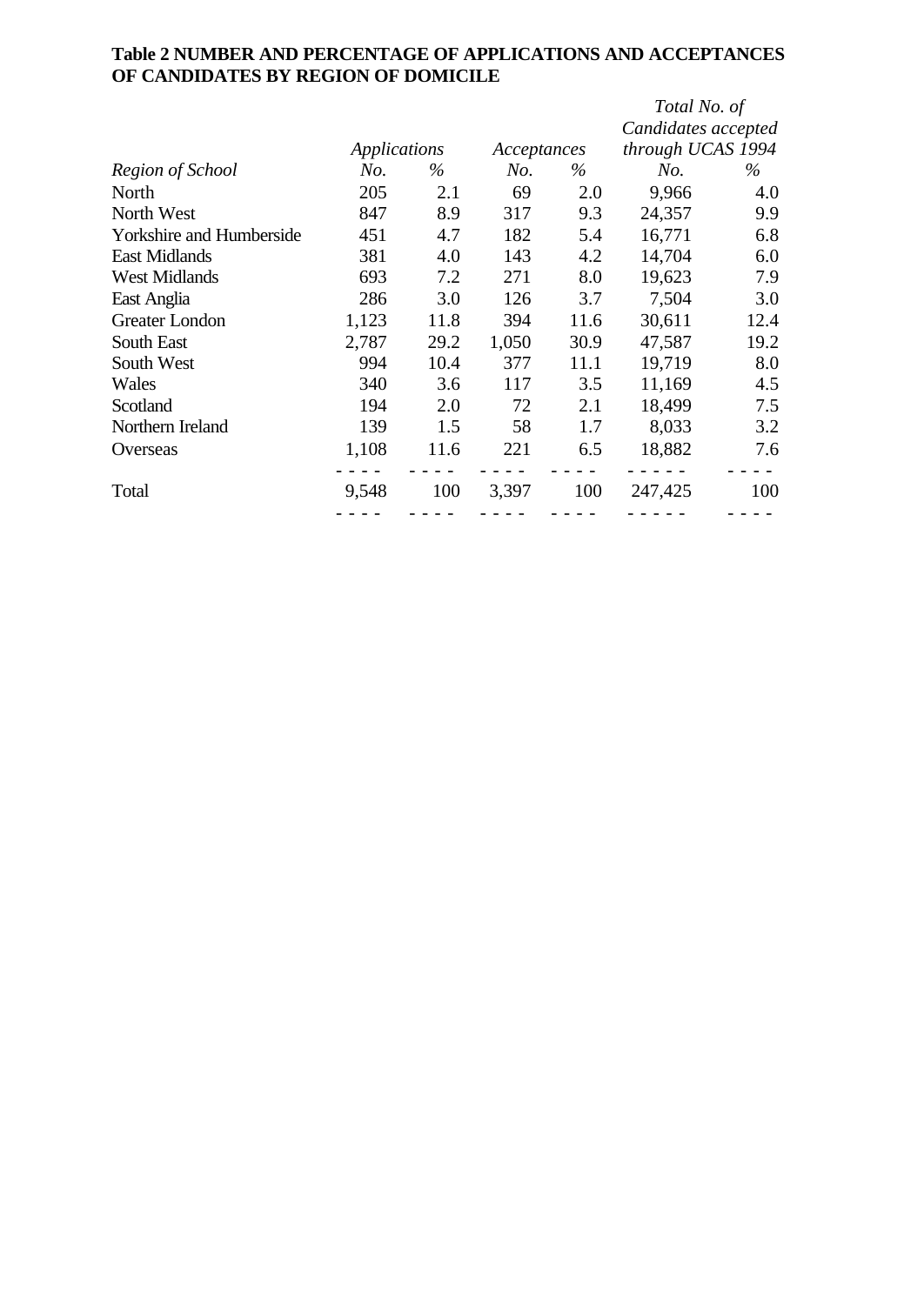## **Table 3 A-LEVEL SCORES OF MODE P AND MODE N ACCEPTANCES**

|                       | Scores of      | <b>Scores Required</b> |
|-----------------------|----------------|------------------------|
| <b>UCAS</b>           | Post-A Level   | by Pre-A Level         |
| <b>Score</b>          | Acceptances    | Mode N Acceptances     |
| 30 and over           | 220            | 185                    |
| 28                    | 32             | 704                    |
| 26                    | 10             | 45                     |
| 24                    | 5              | 7                      |
| 22                    | $\overline{c}$ | $\mathbf{1}$           |
| 20                    | $\overline{2}$ | $\mathbf{1}$           |
| 18                    |                |                        |
| 16                    |                |                        |
| 14                    | $\mathbf{1}$   |                        |
| 12                    | $\mathbf{1}$   | $\overline{2}$         |
| 10                    |                |                        |
| Below 10              | $\mathbf{1}$   |                        |
|                       |                |                        |
| Total                 | 274            | 945                    |
| 2(EE)                 |                | 38                     |
|                       |                |                        |
|                       | 274            | 983                    |
| Two As                | 9              | 19                     |
|                       |                |                        |
| Total: Post-A         | 283            | 1,002                  |
| Non GCE Quals. Offers | 65             | 184                    |
|                       |                |                        |
| Total                 | 348            | 1,186                  |
|                       |                |                        |

Included in the 220 Post-A level Acceptances with a score of 30 and over, are 96 who either took more than 3 A levels or a combination of A and AS Level subjects and achieved a score over 30.

(The A level scoring system is as follows:

A level grade  $A = 10$ ,  $B = 8$ ,  $C = 6$ ,  $D = 4$ ,  $E = 2$ ,

AS level grade  $A = 5$ ,  $B = 4$ ,  $C = 3$ ,  $D = 2$ , and  $E = 1$ .)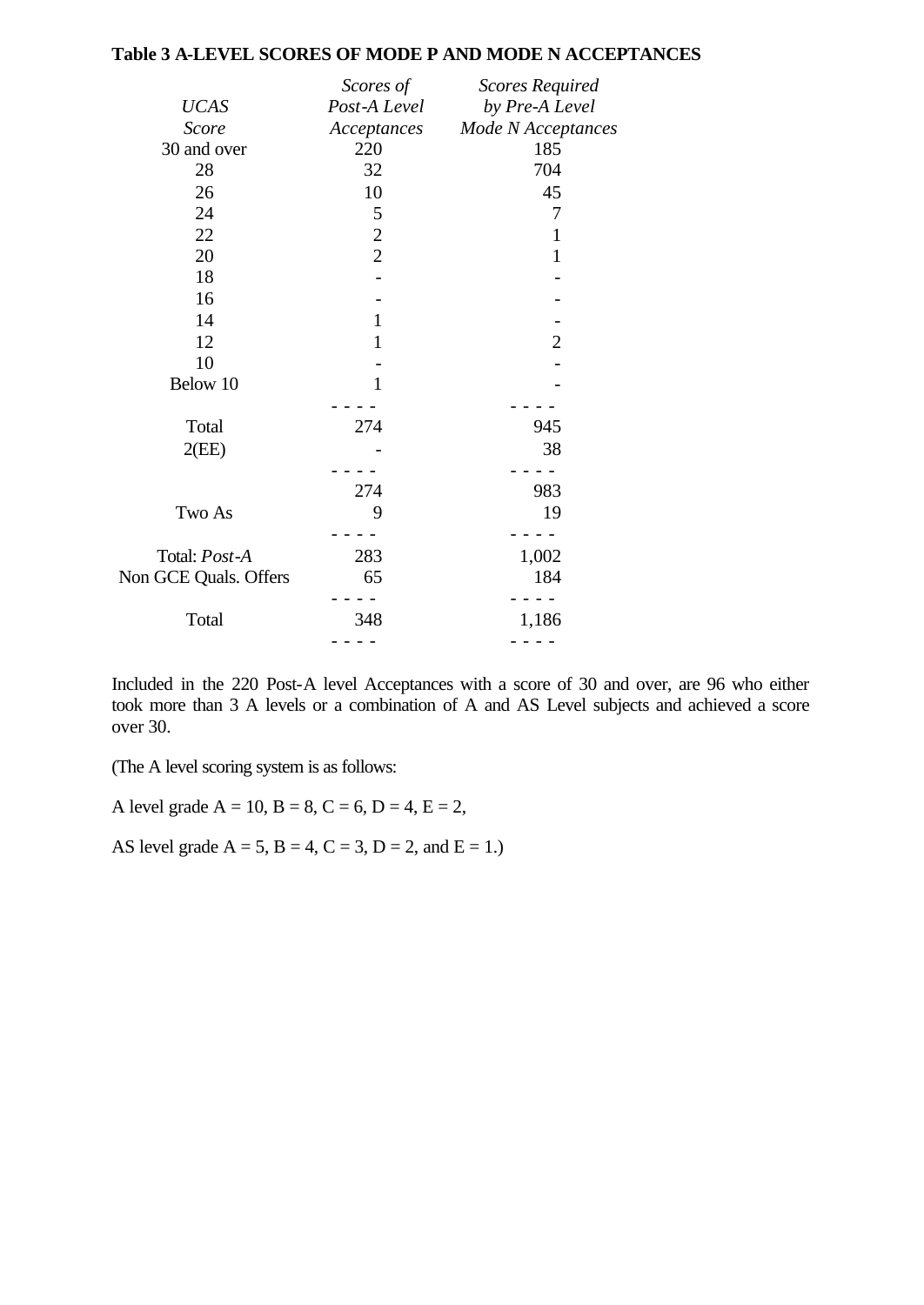#### **Table 3A 1995 ENTRY BY A-LEVEL SCORE**

The table below gives the A-level scores achieved by those students who entered Oxford in October 1995.

2,882 of the new entrants held qualifications in three A-level subjects. 273 had completed their A levels before they applied, the remaining 2,609 were offered places before taking A levels in the summer of 1995.

### $(A$ -level grades:  $A = 10$ ,  $B = 8$ ,  $C = 6$ ,  $D = 4$ ,  $E = 2$ )

 $(AS-level grades: A = 5, B = 4, C = 3, D = 2, E = 1)$ 

|               | Post-A level |         | Pre-A level  |      | Total 1995 intake |      |
|---------------|--------------|---------|--------------|------|-------------------|------|
| A-level Score | <b>Total</b> | $\%$    | <b>Total</b> | $\%$ | Total             | $\%$ |
| $AAA$ 30      | 194          | 71.0    | 1,718        | 65.8 | 1,912             | 66.3 |
| 28            | 45           | 16.5    | 484          | 18.6 | 529               | 18.4 |
| 26            | 18           | 6.6     | 222          | 8.5  | 240               | 8.3  |
| 24            | 6            | 2.2     | 111          | 4.3  | 117               | 4.1  |
| 22            | 4            | 1.5     | 39           | 1.5  | 43                | 1.5  |
| 20            | 3            | $1.1\,$ | 14           | 0.5  | 17                | 0.6  |
| 18            | $ 0\rangle$  |         | 9}           |      | 9                 |      |
| 16            | 1 }          |         | 9}           |      | 10                |      |
| 14            | $1\}$        | 1.1     | 2            | 0.8  | 3                 | 0.8  |
| 12            | $1\}$        |         | $ 0\rangle$  |      |                   |      |
| Below 12      | $ 0\rangle$  |         |              |      |                   |      |
|               |              |         |              |      |                   |      |
|               | 273          | 100     | 2,609        | 100  | 2,882             | 100  |
|               |              |         |              |      |                   |      |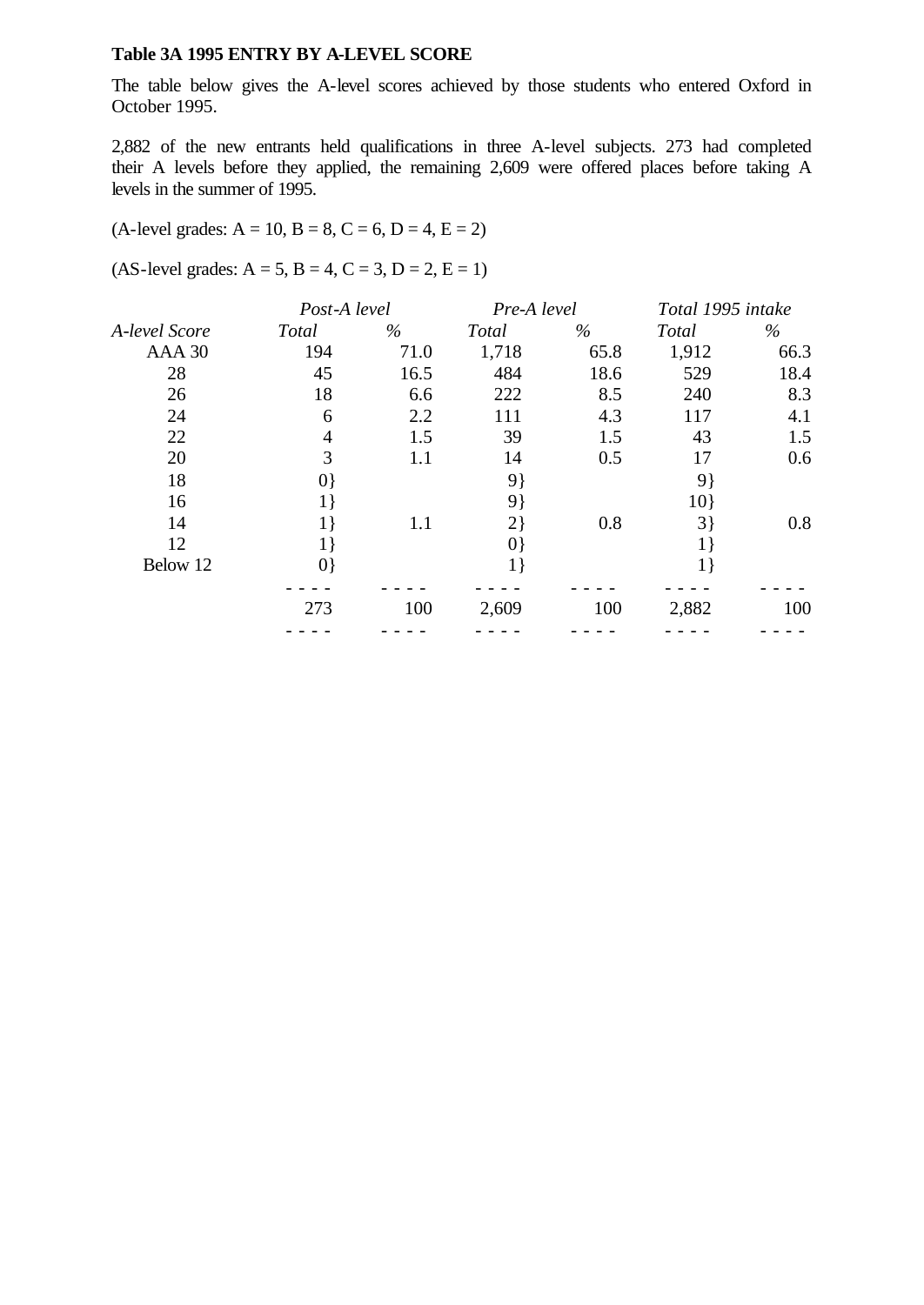# **Table 4 NUMBER AND PERCENTAGE OF ACCEPTANCES BY GCE EXAMINATION BOARD**

|                              |             |      | Total A level   |      |  |
|------------------------------|-------------|------|-----------------|------|--|
|                              | Acceptances |      | candidates 1996 |      |  |
| <b>Examination Board</b>     | No.         | $\%$ | No.             | $\%$ |  |
| Oxford and Cambridge         | 645         | 21.2 | 38,416          | 6.2  |  |
| Cambridge                    | 431         | 14.2 | 74,463          | 12.1 |  |
| Oxford                       | 175         | 5.7  | 40,280          | 6.6  |  |
| London                       | 826         | 27.1 | 144,592         | 23.6 |  |
| Northern (formerly JMB)      | 593         | 19.5 | 91,502          | 14.9 |  |
| Welsh                        | 83          | 2.7  | 15,094          | 2.5  |  |
| Associated                   | 291         | 9.6  | 209,034         | 34.1 |  |
| Total                        | 3,044       | 100  | 613,381         | 100  |  |
| Scottish<br>Northern Ireland | 87          |      |                 |      |  |
| Others                       | 266         |      |                 |      |  |

In Table 4 one Board is assigned to each candidate. Where candidates have taken A levels with more than one Board, they are assigned to the Board with which they took the majority of their subjects; and if candidates took the same number of A levels with each of several Boards, they are assigned to the Board first named on their form.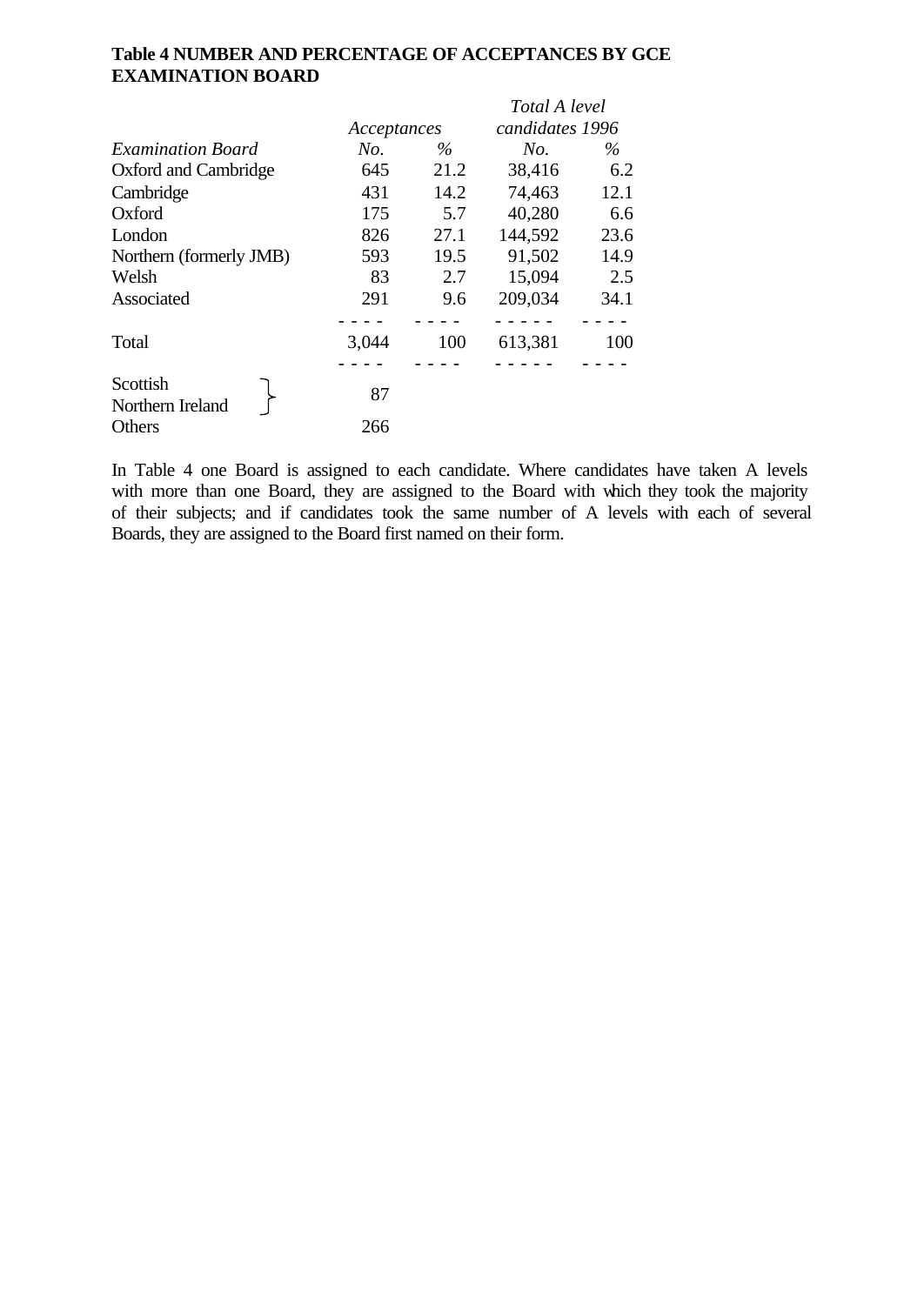## **Table 5 NUMBER OF APPLICATIONS AND ACCEPTANCES BY FACULTY**

|                                         |                      |               |                            |                      | % Places to                                                                                                                                          |        |
|-----------------------------------------|----------------------|---------------|----------------------------|----------------------|------------------------------------------------------------------------------------------------------------------------------------------------------|--------|
|                                         |                      | Applications  | Acceptances                |                      | <b>Applications</b>                                                                                                                                  |        |
| Arts                                    | 1995                 | 1994          | 1995                       | 1994                 | 1995                                                                                                                                                 | 1994   |
| Ancient and Modern History              | 78                   | 55            | 30                         | 16                   | 38.5                                                                                                                                                 | 29.1   |
| Archaeology and Anthropology            | 55                   | 46            | 22                         | 17                   | 40.0                                                                                                                                                 | 37.0   |
| Classics                                | 219                  | 182           | 145                        | 119                  | 66.2                                                                                                                                                 | 65.4   |
| <b>Classics and English</b>             | 20                   | 26            | 8                          | 9                    | 40.0                                                                                                                                                 | 34.6   |
| <b>Classics and Modern Languages</b>    | 33                   | 35            | 11                         | 14                   | 33.3                                                                                                                                                 | 40.0   |
| <b>Economics and Management</b>         | 358                  | 331           | 42                         | 44                   | 11.7                                                                                                                                                 | 13.3   |
| English                                 | 1,016                | 1,041         | 271                        | 263                  | 26.7                                                                                                                                                 | 25.3   |
| <b>English and Modern Languages</b>     | 115                  | 98            | 27                         | 24                   | 23.5                                                                                                                                                 | 24.5   |
| European and Middle Eastern Languages   | 20                   | 17            | 5                          | $\tau$               | 25.0                                                                                                                                                 | 41.2   |
| Fine Art                                | 132                  | 140           | 21                         | 23                   | 15.9                                                                                                                                                 | 16.4   |
| Geography                               | 254                  | 272           | 106                        | 106                  | 41.7                                                                                                                                                 | 39.0   |
| Law                                     | 900                  | 944           | 260                        | 245                  | 28.9                                                                                                                                                 | 25.9   |
| Law with Law Studies in Europe          | 254                  | 295           | 19                         | 21                   | 7.5                                                                                                                                                  | 7.1    |
| Mathematics and Philosophy              | 35                   | 62            | 15                         | 27                   | 42.9                                                                                                                                                 | 43.9   |
| Modern History                          | 696                  | 784           | 289                        | 290                  | 41.5                                                                                                                                                 | 37.0   |
| Modern History and Economics            | 55                   | 47            | 19                         | 8                    | 34.5                                                                                                                                                 | 17.0   |
| Modern History and English              | 60                   | 57            | 14                         | 11                   | 23.3                                                                                                                                                 | 19.3   |
| Modern History and Modern Languages     | 80                   | 89            | 29                         | 27                   | 36.3                                                                                                                                                 | 30.3   |
| <b>Modern Languages</b>                 | 428                  | 459           | 207                        | 199                  | 48.4                                                                                                                                                 | 43.4   |
| Music                                   | 104                  | 118           | 52                         | 61                   | 50.0                                                                                                                                                 | 51.7   |
| <b>Oriental Studies</b>                 | 107                  | 86            | 43                         | 43                   | 40.2                                                                                                                                                 | 50.0   |
| Philosophy and Modern Languages         | 60                   | 66            | 32                         | 22                   | 53.3                                                                                                                                                 | 33.3   |
| Philosophy and Theology                 | 52                   | 80            | 25                         | 27                   | 48.1                                                                                                                                                 | 33.7   |
| Physics and Philosophy                  | 50                   | 41            | 20                         | 10                   | 40.0                                                                                                                                                 | 24.4   |
| <b>PPE</b>                              | 989                  | 996           | 320                        | 293                  | 32.4                                                                                                                                                 | 29.4   |
| Theology                                | 84                   | 65            | 49                         | 41                   | 58.3                                                                                                                                                 | 63.1   |
|                                         |                      |               |                            |                      | $\frac{1}{2} \left( \frac{1}{2} \right) \left( \frac{1}{2} \right) \left( \frac{1}{2} \right) \left( \frac{1}{2} \right) \left( \frac{1}{2} \right)$ |        |
|                                         |                      |               |                            |                      |                                                                                                                                                      |        |
|                                         |                      |               |                            |                      |                                                                                                                                                      |        |
| <b>Total Arts</b>                       | 6,254                | 6,432         | 2,081                      | 1,967                | 33.3                                                                                                                                                 | 30.6   |
|                                         |                      |               |                            |                      |                                                                                                                                                      |        |
| <b>Sciences</b>                         |                      |               |                            |                      |                                                                                                                                                      |        |
| Biochemistry                            | 157                  | 158           | 92                         | 96                   | 58.6                                                                                                                                                 | 60.7   |
| <b>Biological Sciences</b>              | 184                  | 157           | 108                        | 96                   | 58.7                                                                                                                                                 | 61.1   |
| Chemistry                               | 292                  | 299           | 201                        | 184                  | 68.8                                                                                                                                                 | 61.5   |
| Computation                             | 60                   | 40            | 22                         | 18                   | 36.7                                                                                                                                                 | 45.0   |
| Earth Sciences (Geology)                | 40                   | 47            | 32                         | 34                   | 80.0                                                                                                                                                 | 72.3   |
| <b>Engineering Science</b>              | 336                  | 376           | 127                        | 122                  | 37.8                                                                                                                                                 | 32.4   |
| <b>Engineering and Computer Science</b> | 60                   | 71            | 14                         | 22                   | 23.3                                                                                                                                                 | 31.0   |
| Engineering, Economics, and Management  | 79                   | 77            | 23                         | 24                   | 29.1                                                                                                                                                 | 31.2   |
| <b>Engineering and Materials</b>        | 14                   | 17            | 5                          | 10                   | 35.7                                                                                                                                                 | 58.8   |
| <b>Experimental Psychology</b>          | 161                  | 145           | 41                         | 41                   | 25.5                                                                                                                                                 | 28.3   |
| <b>Human Sciences</b>                   | 105                  | 122           | 40                         | 43                   | 38.1                                                                                                                                                 | 35.2   |
| Mathematics                             | 448                  | 447           | 201                        | 190                  | 44.9                                                                                                                                                 | 42.5   |
| Mathematics and Computation             | 81                   | 52            | 40                         | 25                   | 49.4                                                                                                                                                 | 48.1   |
| Medicine                                | 619                  | 679           | 101                        | 99                   | 16.3                                                                                                                                                 | 14.6   |
| Metallurgy and MEM                      | 36                   | 28            | 27                         | 21                   | 75.0                                                                                                                                                 | 75.0   |
| Physics                                 | 391                  | 431           | 170                        | 183                  | 43.5                                                                                                                                                 | 42.5   |
| Physiological Sciences                  | 44                   | 37            | 19                         | 14                   | 43.2                                                                                                                                                 | 37.8   |
| <b>PPP</b>                              | 187<br>$\sim$ $\sim$ | 181<br>$   -$ | 53<br>.                    | 42<br>$- - - -$      | 28.3<br>$\frac{1}{2} \left( \frac{1}{2} \right) = \frac{1}{2}$                                                                                       | 23.2   |
|                                         |                      |               |                            |                      |                                                                                                                                                      | $   -$ |
| <b>Total Sciences</b>                   | 3,294                |               | 3,364 1,316<br>$- - - - -$ | 1,264<br>$- - - - -$ | 40.0                                                                                                                                                 | 37.6   |
| Total                                   |                      |               | 9,548 9,796 3,397 3,231    |                      | 35.6                                                                                                                                                 | 33.0   |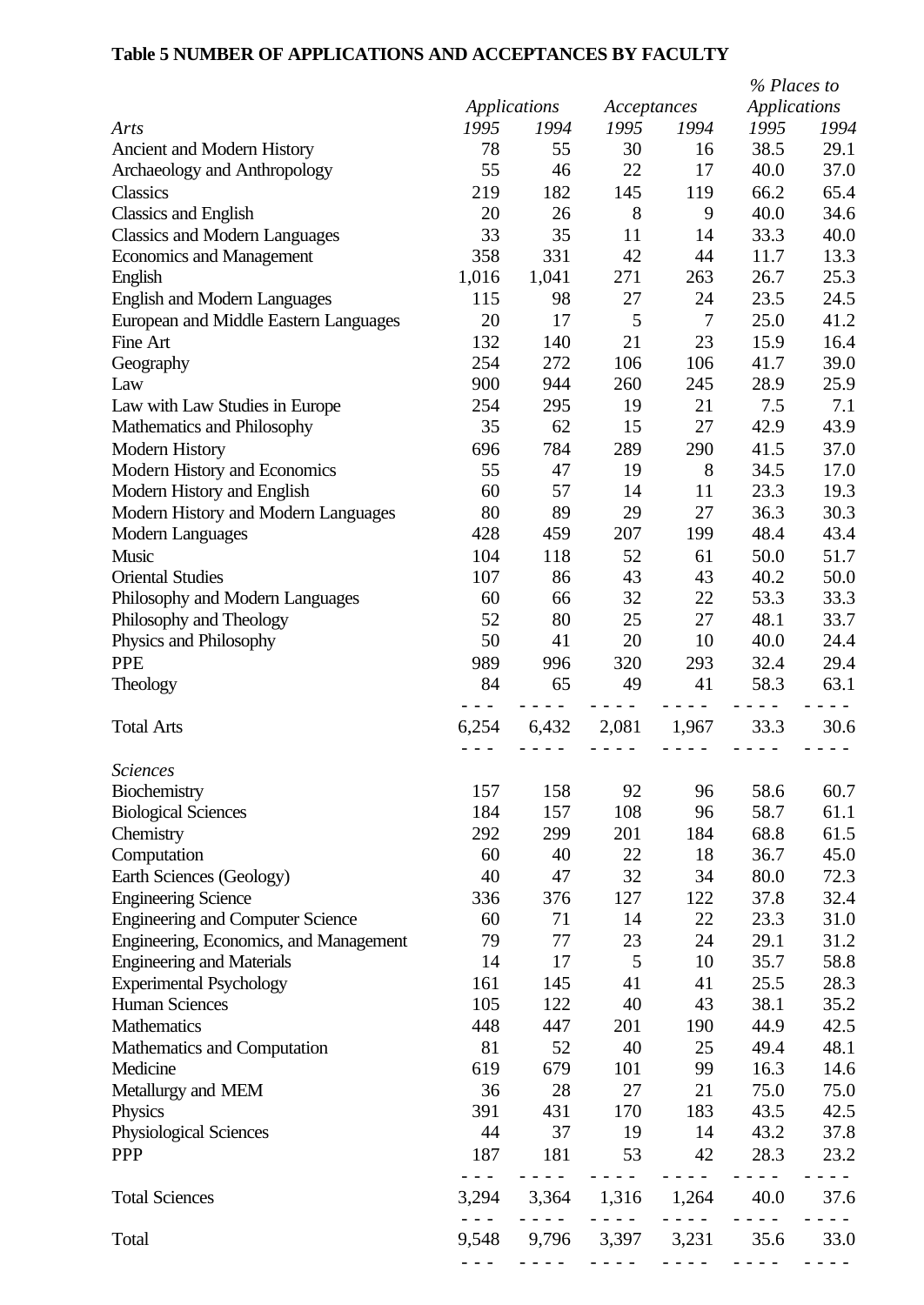|               | Mode E |        | Mode N |             | Mode P |        | Total |        |
|---------------|--------|--------|--------|-------------|--------|--------|-------|--------|
| Accepted by   | Male   | Female |        | Male Female | Male   | Female | Male  | Female |
| First choice  | 950    | 610    | 445    | 528         | 176    | 119    | 1,571 | 1,257  |
| Second choice | 70     | 61     | 45     | 52          | 14     | 17     | 129   | 130    |
| Third choice  | 33     | 22     | 10     | 23          | 4      | 3      | 47    | 48     |
| Other         | 69     | 48     | 37     | 46          | 11     | 4      | 117   | 98     |
|               | 1,122  | 741    | 537    | 649         | 205    | 143    | 1,864 | 1,533  |
| Total         | 1,863  |        | 1,186  |             | 348    |        | 3,397 |        |
|               |        |        |        |             |        |        |       |        |

#### **Table 6 ACCEPTANCES BY COLLEGE CHOICE**

Candidates are given the opportunity of applying to Oxford without having to name three colleges. A total of 703 candidates submitted completely open applications, whilst 2,724 named one college, and 2,242 named two colleges. The missing colleges were allocated by the Admissions Office computer which took into account the application patterns produced by the candidates who had named colleges. 117 of the 704 who submitted completely open applications gained places, which is an acceptance rate of 16.6 per cent. Four colleges were not allocated any open application candidates; six were allocated fewer than 10, thirteen were allocated more than 20 with one college receiving 123 allocated candidates and another 74.